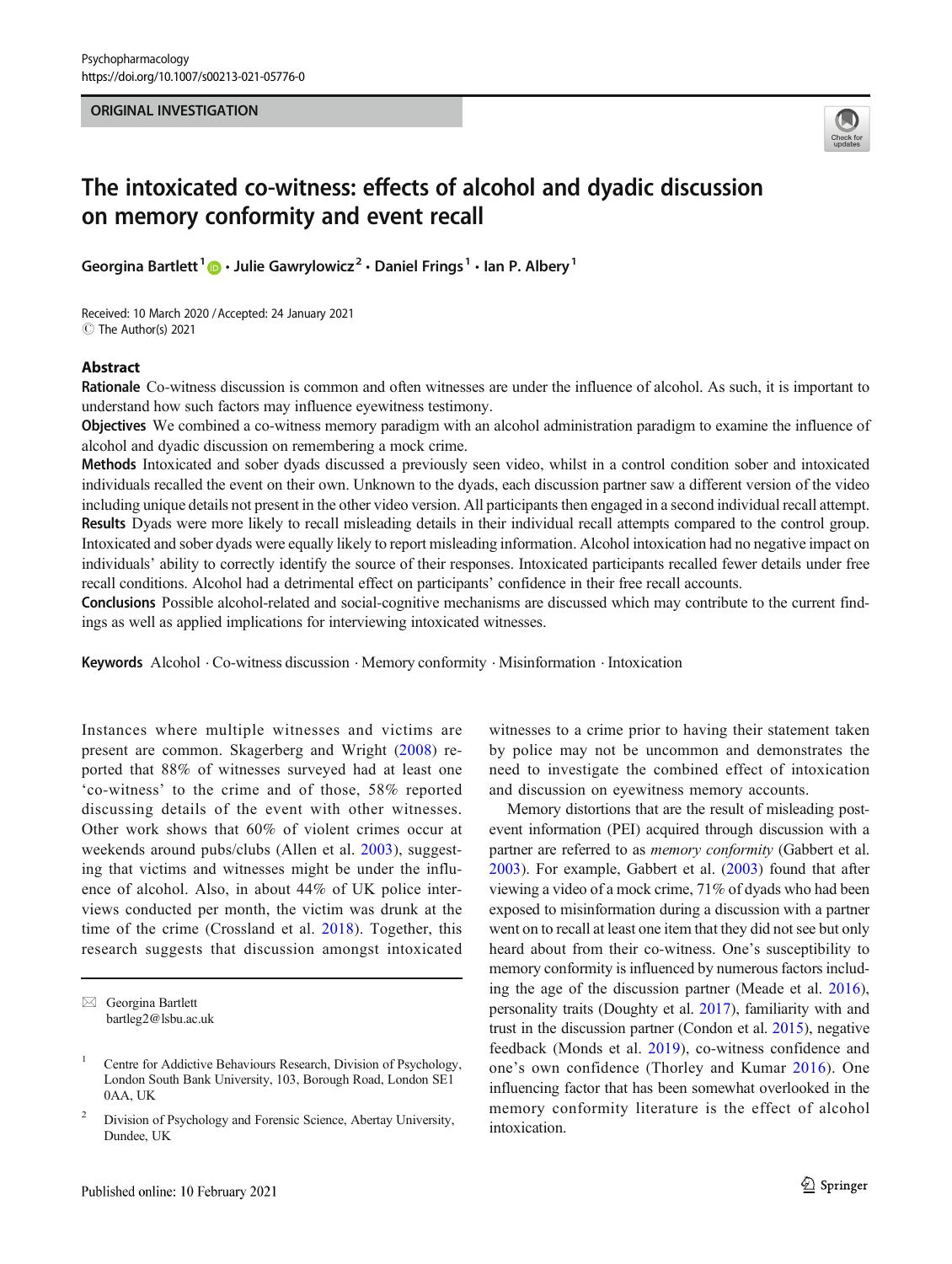Research examining the effects of alcohol and suggestibility has revealed mixed findings. For instance, Schreiber Compo et al. [\(2012\)](#page-8-0) showed that sober and intoxicated participants ( $\text{BAC} = 0.07\%$ ) were equally susceptible to reporting misinformation when recalling memories about a live staged theft after overhearing a telephone conversation which introduced misinformation. That intoxication (BAC = 0.06%) does not increase the propensity to recall misinformation was also shown by Flowe et al.  $(2019)$  using a hypothetical sexual assault paradigm. Similarly, Thorley and Christiansen ([2018](#page-8-0)) found that intoxicated participants (mean  $BAC = 0.06\%$ ) were no more prone to reporting erroneous suggestions from a sober confederate than sober participants. In contrast, laboratory research by Evans et al. ([2019](#page-8-0)) found that participants who were intoxicated at encoding were significantly more likely to agree with incorrect suggestions when recalling after a 1-week delay than their sober counterparts. Moreover, fieldwork with severely intoxicated participants (mean BAC =  $0.16\%$ ) showed that they were more susceptible to misleading questions compared to sober participants (Van Oorsouw et al. [2015](#page-8-0); Van Oorsouw et al. [2019\)](#page-8-0). Together, this work shows that, using narratives (Flowe et al. [2019\)](#page-8-0), confederates (Thorley and Christiansen [2018\)](#page-8-0) and misleading questions (Van Oorsouw et al. [2015](#page-8-0), [2019](#page-8-0)) as sources of misleading PEI, at moderate intoxication levels, individuals appear to be no more likely to accept misinformation, but at higher doses misinformation may be incorporated into their memory reports.

The effect of alcohol on memory conformity during a faceto-face interaction, where both dyad partners are intoxicated or sober, has not been explored. The current research combined a memory conformity paradigm with an alcohol administration paradigm. In the typical memory conformity paradigm (Gabbert et al. [2003\)](#page-8-0), participants watch one of two versions of a mock crime, but they are made to believe that they watch the same video. Importantly, unknown to the participants, the videos differ slightly with regard to what kind of details can be seen. For instance, an opportunistic theft taking place in one video that cannot be seen in the other (Gabbert et al. [2003\)](#page-8-0). Participant dyads then discuss what they remember, thereby potentially exposing each other to misleading PEI. After the 'social' encounter, participants engage in an individual recall session to examine whether they incorporated the PEI into their own memory accounts (Gabbert et al. [2003,](#page-8-0) [2004\)](#page-8-0). A 'no discussion' individual control condition is also included to compare the effects of co-witness discussion versus no discussion on subsequent memory reports (Gabbert et al. [2003](#page-8-0); Hope et al. [2008](#page-8-0); Paterson and Kemp [2006](#page-8-0)).

In line with previous memory conformity studies (French et al. [2008;](#page-8-0) Gabbert et al. [2003\)](#page-8-0), we hypothesised that participants who discussed the event in pairs would incorporate more PEI in their subsequent individual reports than participants who had recalled the event alone. In addition, we investigated whether intoxicated pairs were more susceptible to memory conformity than sober ones. Given that some studies have found that intoxicated mock witnesses are more susceptible to misleading suggestions (Van Oorsouw et al. [2015,](#page-8-0) [2019\)](#page-8-0), we predicted that intoxicated dyads would be more prone to reporting PEI. However, Thorley and Christiansen [\(2018\)](#page-8-0) showed that intoxicated co-witnesses may be perceived as less credible by their discussion partner and participants might therefore be less likely to accept PEI from them. Hence, an alternative hypothesis was that intoxicated dyads would be less susceptible to reporting PEI compared to sober ones. Finally, we also examined the completeness and accuracy of participants' accounts. In line with a recent metaanalysis by Jores et al. [\(2019\)](#page-8-0), we expected that a moderate dose of alcohol, as used in the current study, leads to less complete but not less accurate accounts. Finally, alcohol intoxication may impact an individual's metacognition (Gawrylowicz et al. [2018\)](#page-8-0). We therefore explored how source monitoring abilities and confidence judgments were influenced by alcohol and dyadic discussion.

# Method

# Participants and design

One hundred twenty-two participants (106 females and 16 males, mean age 24.10 years,  $SD = 7.67$  took part in the study in exchange for course credit. We used a 2 (discussion: dyad vs. individual condition)  $\times$  2 (beverage: intoxicated vs. sober condition) between-subject design. The dependent variables were susceptibility to memory conformity, completeness and accuracy of the free and cued recall, source monitoring and confidence judgments. The study received ethical approval from the School of Applied Sciences' Ethics Committee at X (location redacted for purposes of blind review). An achieved power analysis computed using G\* Power version 3.1.9.6. (Faul et al. [2007](#page-8-0)), indicated that to detect main effects and interactions in a  $2 \times 2$  between-subject design, a sample of 122 participants had a power of 0.78, with a critical  $F$  of 3.92.

### Materials

Screening questionnaire Participants completed the Alcohol Use Disorders Identification Test (AUDIT) (Saunders et al. [1993](#page-8-0)). The AUDIT is a ten-item questionnaire measuring harmful alcohol consumption. It requires participants to consider how often they have engaged in certain drinking practices over the past 12 months. For example, participants were asked whether they have consumed more than six drinks on one occasion or found that they could not stop drinking once they had started. Scores range from 0–40, with a score of 8+ suggesting harmful drinking behaviour. Participants were also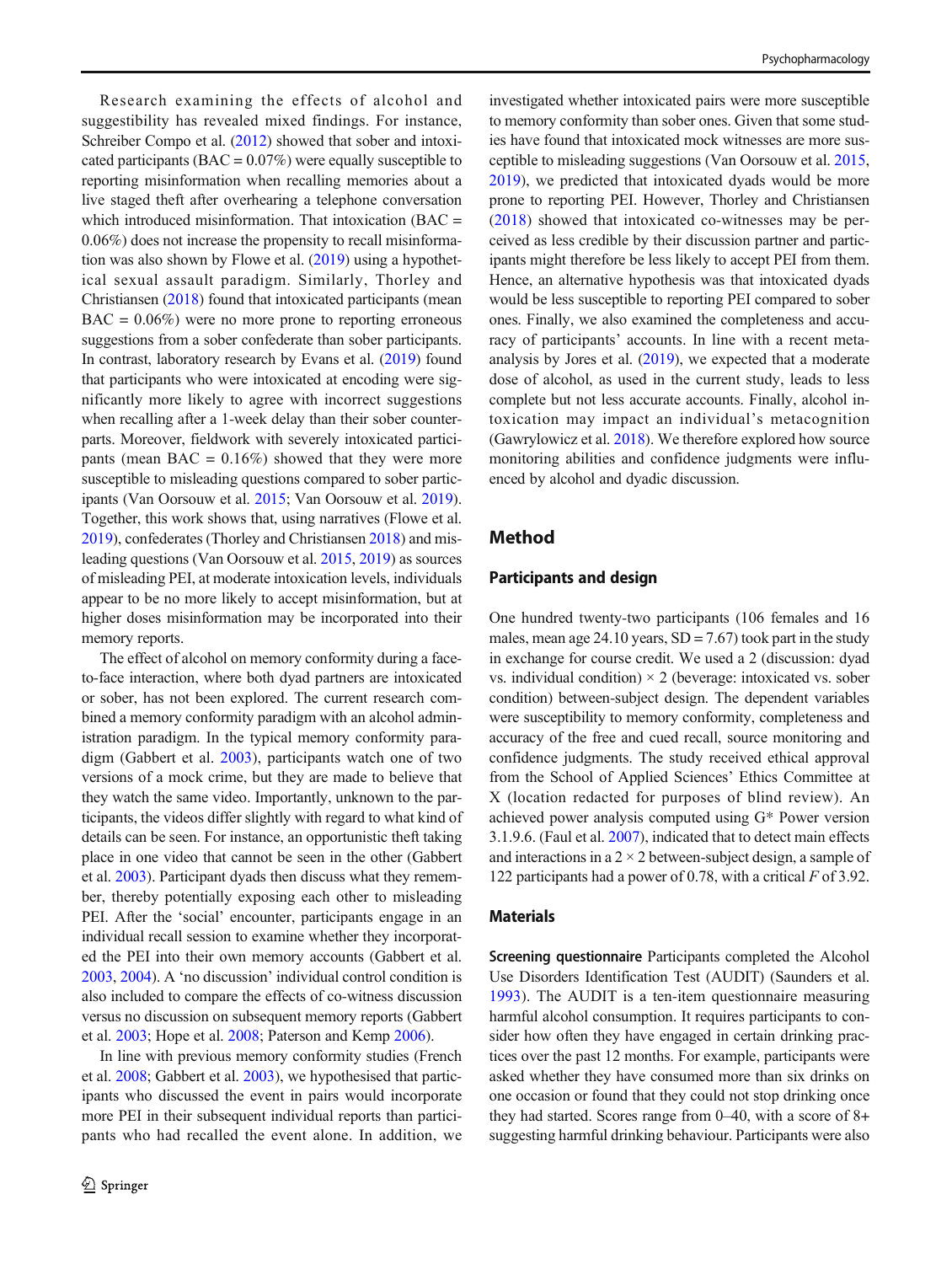asked if they had an existing medical condition, were taking any medication, or if there was a chance that they could be pregnant. One participant was excluded from taking part because of taking medication that could potentially interfere with alcohol intake.

Drinks and breath alcohol measurement Participants in the intoxicated condition were given cups of vodka and orange juice in a 2:1 ratio. This dose was calculated using participants' gender and bodyweight as 0.6g/kg in order to achieve a target BAC of 0.06% with a maximum dose of 175 ml of 37.5% abv vodka. Participants in the sober condition were given orange juice equivalent to the total volume of the alcohol beverage to drink. Blood alcohol levels were assessed with a Lion Alcometer 500 breathalyser.

Videos Stimuli were derived from Gabbert et al. [\(2003](#page-8-0)). Both videos depicted a student entering an academic office to drop off a book. She looks for a pen to leave a note whereupon she finds a wallet with money inside of it. Both videos depicted the same event but were shot from different viewpoints with slightly different details visible. Video A included two critical items that were not visible in video B. The student scrunching a note up and throwing it in the bin and the title of the student's book, 'memory disorders', was visible. Video B also included two critical items that were not visible in video A. The student is looking at her watch and also carrying out an opportunistic crime (stealing money from the wallet). In total, there were four pieces of misinformation (as in Gabbert et al. [2003\)](#page-8-0), two in each video.

Recall questionnaire A questionnaire was used to structure the discussion and individual recall phase. It consisted of a free and cued recall section (see Gabbert et al. [2003\)](#page-8-0). For the free recall, participants were asked to think back to the video and imagine they had witnessed the event in real life and need to recall all of the details they can remember in order to provide information to the police. After completing the recall, participants were required to indicate their confidence in the statement on a 1–7 Likert scale. The cued recall section consisted of questions pertaining to 'neutral' items (i.e. items that were visible in both video versions, for example the colour of her bag) as well as 'critical' items (i.e. items seen in one video but not the other, for example the title of the book). Participants were asked to indicate their confidence in their responses after each question. A single source monitoring question at the end of the recall questionnaire required participants in the dyad condition to indicate whether their answers were based upon the video, the discussion partner or both. Source monitoring responses were scored as incorrect when participants reported misinformation but stated that they only included answers based upon the video. Responses were scored as correct when participants reported misinformation and stated that they

based their answers on their discussion partner or both their discussion partner and the video. Responses were also scored as correct if participants did not report any misinformation and stated that they only based their responses upon the video.

# Procedure

## Alcohol administration phase

Prior to the study, all participants were advised to not eat for 3 h. Participants arrived at the lab and were provided with a study information sheet and completed the screening to ensure eligibility for participation. Consent forms were signed, and participants were informed that they would be required to drink either an alcoholic or non-alcoholic beverage and weighed (for calculating dosage). Participants in the sober condition were told that their drink contained orange juice and were given orange juice. Participants in the intoxicated condition were told that their drink contained vodka and were given a vodka orange juice mixer. All participants were breathalysed prior to the consumption phase to ensure that they were completely sober. Participants were informed that they had to consume their drinks within 30 min but not faster than 20 min (see Gawrylowicz et al. [2017,](#page-8-0) [2018](#page-8-0)). Participants in the dyad condition consumed the beverage together with their discussion partner. After alcohol consumption, participants were given a small amount of water to rinse their mouths to remove any residual alcohol that could contaminate breathalyser readings. After 10 min, participants were then breathalysed, at which point the study commenced if their BAC had reached the desired target level (0.06%) or were breathalysed again after 5 min (an average of the two readings was then used for all further calculations).

## Video and recall phase

Dyad condition Participants in the dyad condition were invited one at a time to watch a short video. Participants were informed that they would be watching the same video but that they must watch it one at a time, as there was only one monitor. The second participant sat on the other side of the laboratory desk whilst waiting for their turn to watch the video. Participants were then instructed to work together to generate the most accurate and complete account of the events seen. The recall questionnaire was provided to aid the discussion. Participants were informed that they had 10 min to complete the questionnaire together. After 10 min had passed, any dyads that had not yet finished were encouraged to finish up their discussion. They were then given a filler task to complete for 15 min, after which they were breathalysed again prior to completing their individual recall. All participants then completed the recall questionnaire again individually. Finally, participants were fully debriefed. Participants in the intoxicated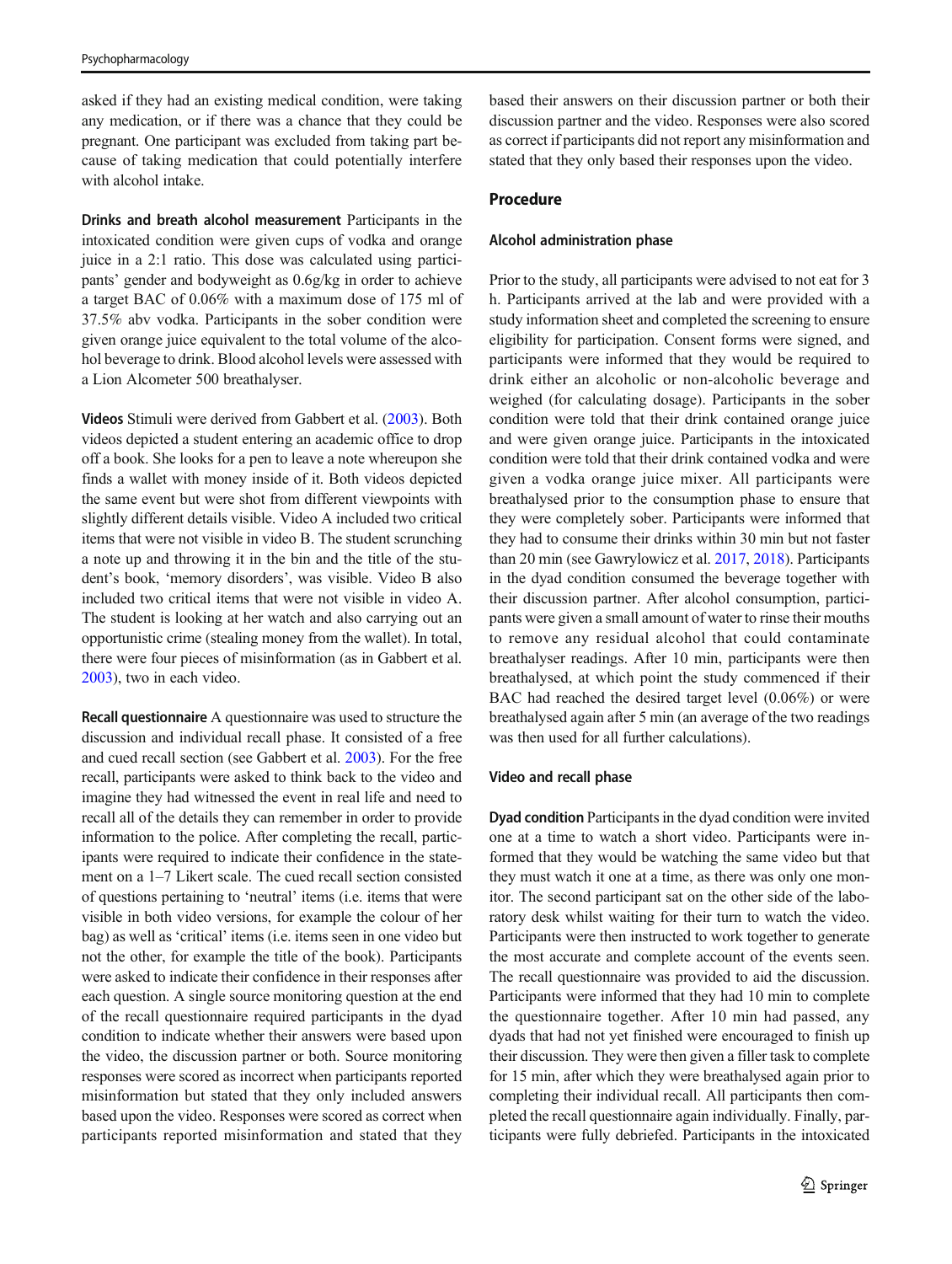condition were breathalysed again, and those with BrACs of > 0.1mg/l were advised to stay in the laboratory until their BrAC reduced to below 0.1 mg/l. Those who wished to leave were asked to sign an exit waiver to acknowledge that they were aware of the risks in doing so.

Individual condition In the individual condition, participants were randomly assigned to watch either video A or video B alone. They then recalled the details of the video using the recall questionnaire individually rather than engaging in a discussion. Subsequently, the experimental procedure was the same for individuals and dyads. All participants (individuals and dyads) completed the filler task for 15 min before completing the individual recall questionnaire. The duration of the experiment was the same for individuals and dyads, with equivalent timings used for individual recall vs discussion. As such, no differences in BAC or retention interval would be expected between participants in the individual and dyad condition.

# Data scoring

A coding sheet was produced listing the actions and events of the video as well as details describing the environment and the surroundings seen in the video. A total of 63 details were included. The numbers of correct, errant and misinformation details were recorded for the free recall and cued recall tests separately. A detail was only scored once regardless of whether participants mentioned it multiple times. An item was classed as misinformation if it was not present in the video the participant had seen but was present in the other video version (e.g. if participants who watched video A described that the female was stealing the money although this was not depicted in video A). A detail was scored as correct if it featured in the video version seen and was accurately described (e.g. the female carried a bag and the bag was visible in the version of the video the participant saw). A detail was scored as an error when it featured in the video version seen but was incorrectly described (e.g. the female wore a red top but in fact the top was grey) or when the detail did not feature in any of the video versions seen (e.g. an accomplice was present when in fact no accomplice was present in any video versions). Units of information that did not meet the criteria for classification as either 'accurate', 'error' or 'misinformation' were not scored.

One researcher coded all of the scripts, however, to ensure that the coding procedure was clear and transparent, a subset of 25% were double coded for accuracy, error and misinformation details by a second coder. The second coder was trained by the researcher in the coding procedure and provided with all coding materials to code 25% of the scripts on their own. The intraclass correlation coefficient for accuracy was .98  $F(30, 30) = 47.39, p < .001$  95% CI [.96, .99]. For errors, the ICC was  $.90 F(30, 30) = 9.71, p < .001 95\% \text{ CI}$  [.79, .95].

For misinformation, the ICC was .85  $F(30, 30) = 6.77$ ,  $p <$ .001, 95% CI [.69, .93] demonstrating excellent reliability. Disagreements between coders were resolved on a consensus basis.

# **Results**

## Manipulation checks

# Alcohol intoxication

Participants BrACs were converted to BACs using a blood:breath ratio of 2300:1. Mean BACs were calculated using the post-consumption readings. For participants who required two readings, because they did not reach target levels at the first reading, an average of these two was calculated and used to compute the group average. The average BAC score amongst intoxicated participants was 0.06% (BACs ranged from 0.01 to 0.1%). All control participants had a BAC level of .00%. A t-test indicated a significant difference in BAC between conditions,  $t(60) = 22.1$ ,  $p < .001$ . There was no significant difference in BACs between intoxicated participants assigned to the dyad vs individual condition,  $t(49.5)$  = 1.67,  $p = .101$ . The average difference in post-consumption BACs between intoxicated dyads in the dyad condition was 0.02% (range 0.00–0.05%).

## Co-witness influence

In total, 86.7% of participants in the dyad condition received at least one piece of misinformation from their partner. To check that the memory conformity manipulation was successful, a chi-square analysis was run which demonstrated a significant association between discussion condition and recalling misinformation,  $\chi^2$  (1, 122) = 25.70,  $p < .001$ . Participants in the dyad condition were more likely to report at least one piece of misinformation in their accounts compared to those who recalled the event individually. The memory conformity effect was found for both sober participants,  $\chi^2$  (1, 61) = 15.78, p < .001, and intoxicated participants,  $\chi^2$  $(1, 61) = 10.35, p = .001$ . Also, participants were just as likely to report misinformation if they saw video A as video B,  $\chi^2$  $(1,122) = 1.613, p = .204.$ 

#### Alcohol and memory conformity

To address the question of whether alcohol intoxication is associated with reporting misinformation, a log-linear analysis including beverage (intoxicated vs. sober), discussion (dyad vs. individual) and misinformation reported (yes vs. no) was applied to the free recall data and the cued recall data separately.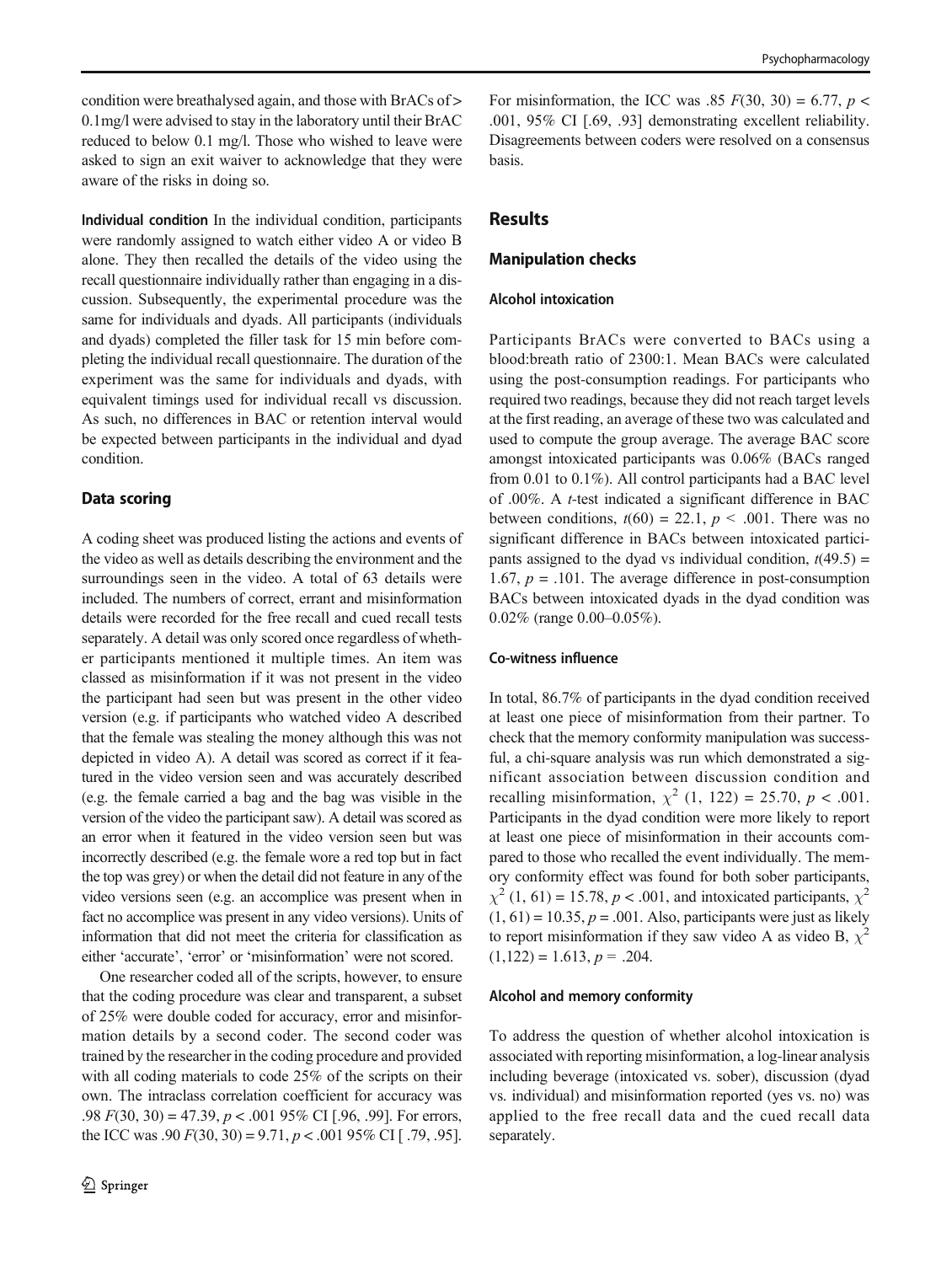For the free recall data, the three-way analysis produced a final model that retained the discussion  $\times$  misinformation interaction. The likelihood ratio of the model was  $\chi^2$  (4) = 1.28,  $p = .864$ . The discussion  $\times$  misinformation interaction was significant,  $\chi^2$  (1) = 23.92, p < .001. Participants in the dyad condition were 6.95 times more likely to report misinformation than participants in the individual condition. In total, 60% of participants who had discussed the video reported misinformation. At least one piece of misinformation was reported spontaneously by 17.7% of those in the individual condition, despite not being exposed to any PEI by their discussion partner. Intoxicated dyads were no more likely to report misinformation compared to sober dyads. Figure 1 graphs the frequencies of participants including misinformation in their response. Alcohol also had no effect on the number of misinformation items reported  $U = 378.00$ ,  $p = 0.240$ , in the free recall.

Similar to the findings for the free recall data, the three-way log-linear analysis on the cued recall data produced a final model that maintained only the discussion  $\times$  misinformation interaction. The likelihood ratio for this model was,  $\chi^2$  (4) = 3.95,  $p = .412$ . The discussion  $\times$  misinformation interaction was significant,  $\chi^2$  (1) = 28.42, *p* < .001, demonstrating that participants who had discussed the video with a partner were more likely to include misinformation in their responses to the cued recall questions. Odds ratios indicate that participants in the dyad condition were 22 times more likely to incorporate misinformation than participants in the individual condition. In total, 40% of participants who had discussed the video

reported misinformation compared to 3.20% in the individual condition. Intoxicated participants were no more likely to report misinformation than sober participants. Figure [2](#page-5-0) shows the frequencies of participants including misinformation in their response. Additionally, as for the free recall, there was no significant difference between sober and intoxicated participants for the number of misinformation items reported to cued recall questions  $U = 380$ ,  $p = .227$ .

## Source monitoring

All participants who recalled with a partner were asked to identify whether the source for their answers was their discussion partner, the video or both. A total of 71.2% of participants were able to correctly identify the source of the information reported. Also, no association between beverage consumed and correct source monitoring,  $\chi^2$  (1, 61) = 3.17, p = .573, was shown. Intoxicated participants were as likely as sober ones to identify the source of their memory correctly.

## Memory recall

# Completeness

To examine the effect of beverage and discussion on the completeness of participants' free recall accounts, a 2-way ANOVA was run. There was a significant effect of beverage  $F(1, 118) = 4.48$ ,  $p = .036$   $np^2 = .037$ , with sober participants

Fig 1 Number of participants who did and did not report misinformation in the free recall test



Have participants reported a piece of misinformation?

Error bars: 95% CI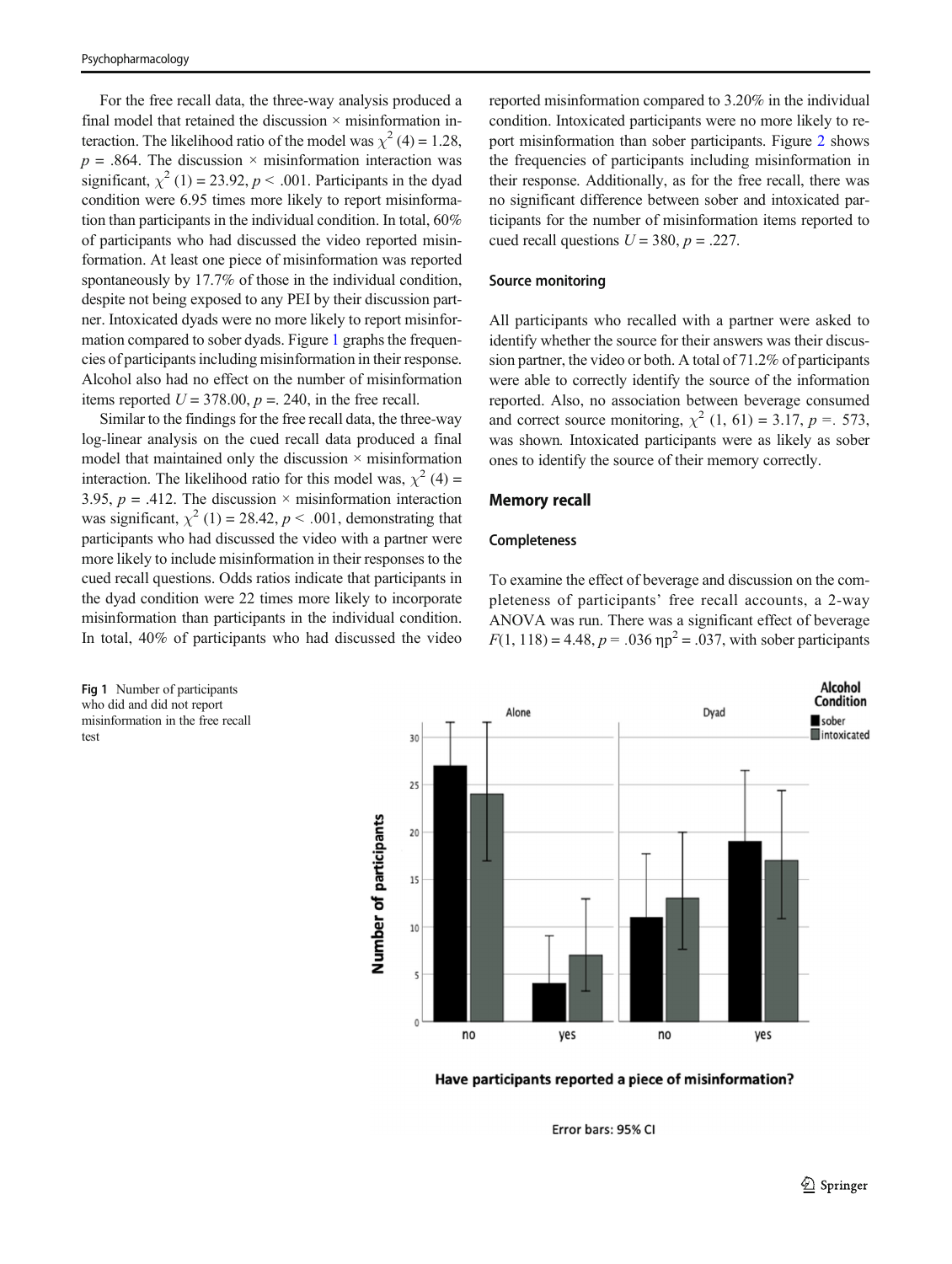<span id="page-5-0"></span>Fig 2 Number of participants who did and did not report misinformation in the cued recall test



Have participants reported a piece of misinformation?

#### Error bars: 95% CI

reporting more details ( $M = 23.19$ , SD = 5.97) 95% CI [21.62, 24.73] than intoxicated ones ( $M = 20.82$ , SD = 6.39) 95% CI [19.27, 22.38]. No significant main effect for discussion,  $F(1, 1)$ 118) = 1.81,  $p = .182$   $np^2 = .02$ , nor a significant beverage  $\times$ discussion interaction,  $F(1, 118) = 2.20$ ,  $p = .148$  np<sup>2</sup> = .018, were found. For the cued recall, there was no significant main effect of discussion  $F(1, 118) = .75$ ,  $p = .389$ ,  $np^2 = .006$ , or beverage  $F(1, 118) = 1.97$ ,  $p = .164$ ,  $np^2 = .016$ , nor a significant beverage  $\times$  discussion interaction,  $F(1, 118) = 1.46$ , p  $=$  230,  $np^2 = .012$ .

#### Memory accuracy

Accuracy rates were computed by dividing the number of correctly reported details by the total number of details recalled. The free recall data showed no significant effects of discussion,  $F(1, 118) = 1.69$ ,  $p = .197$ ,  $np^2 = .014$ , beverage,  $F(1, 118) = .38$ ,  $p = .537$ ,  $np^2 = .00$ , nor a discussion  $\times$ beverage interaction,  $F(1, 118) = 2.71$ ,  $p = .102$ ,  $np^2 = .022$ , on accuracy rates. For the cued recall data, there was a significant main effect of discussion on accuracy rate,  $F(1, 118) =$ 4.21,  $p = .044$ ,  $\eta p^2 = .034$ , with individual participants showing higher accuracy rates  $(M = .72, SD = .16)$  95% CI [.68, .76] than those in the dyad condition  $(M = .66, SD = .19)$  95% CI [.62, .70]. There was no significant main effect of beverage,  $F(1, 118) = .10$ ,  $p = .756$ ,  $\eta p^2 = .001$ , nor a significant discussion  $\times$  beverage interaction,  $F(1, 118) = .37$ ,  $p = .546$ ,  $np^2 = .003$ .

## Confidence judgments

Participants were asked to indicate their confidence in their free recall accounts. A 2-way ANOVA revealed a significant main effect of beverage on confidence judgements,  $F(1, 114) = 9.18$ ,  $p = .003$ ,  $np^2 = .075$ . Participants who were sober reported significantly higher confidence  $(M = 5.44, SD = 1.0)$  95% CI [5.16, 5.72]) than those who were intoxicated  $(M = 4.82, SD = 1.67, 95\% \text{ CI}$  [4.54, 5.11]). The main effect of discussion was not significant,  $F(1, 114) = 1.04$ ,  $p = .310$ ,  $np^2 = .009$ , nor was the discussion  $\times$  beverage interaction,  $F(1, 114) = 1.79$ ,  $p =$ .184,  $np^2 = .015$ . Despite being no less accurate than sober participants, intoxicated participants were less confident in their accounts. For the cued recall, participants were asked to report their confidence in their answer to each question. Mean confidence was calculated for correct, incorrect, misinformation and 'I don't know' responses. A 4 (response type: correct, incorrect, misinformation, I don't know)  $\times$  2 (beverage: intoxicated vs sober)  $\times$  2 (discussion: individual vs discussion) ANOVA was conducted to examine the effect of response type on confidence levels. Mauchly's test indicated that the sphericity assumption was violated,  $\chi^2$  (5), 14.75, p = .012; therefore, the Greenhous-Geisser correction was used.

A significant main effect of response type,  $F(2.087,$ 29.215) = 3.42,  $p = .044$ ,  $np^2 = .196$  was found. Bonferroni pairwise comparisons indicated that participants were significantly more confident in their correct responses than misinformation responses ( $p = .004$ ) and 'I don't know' responses ( $p =$ .002). None of the main effects of discussion,  $F(1, 14) = 2.84$ ,  $p = 114$ ,  $\eta p^2 = 0.169$  or beverage,  $F(1, 14) = 0.13$ ,  $p = 0.723$ ,  $\eta p^2 = 0.114$ .009, nor the interactions between response type and discussion,  $F(3, 29.215) = .55$ ,  $p = .589$ ,  $np^2 = .038$ , and response type and beverage,  $F(3, 29.215) = 1.33$ ,  $p = .278$ ,  $np^2 = .087$ , was significant. Mean confidence ratings for response type can be seen in Table [1.](#page-6-0)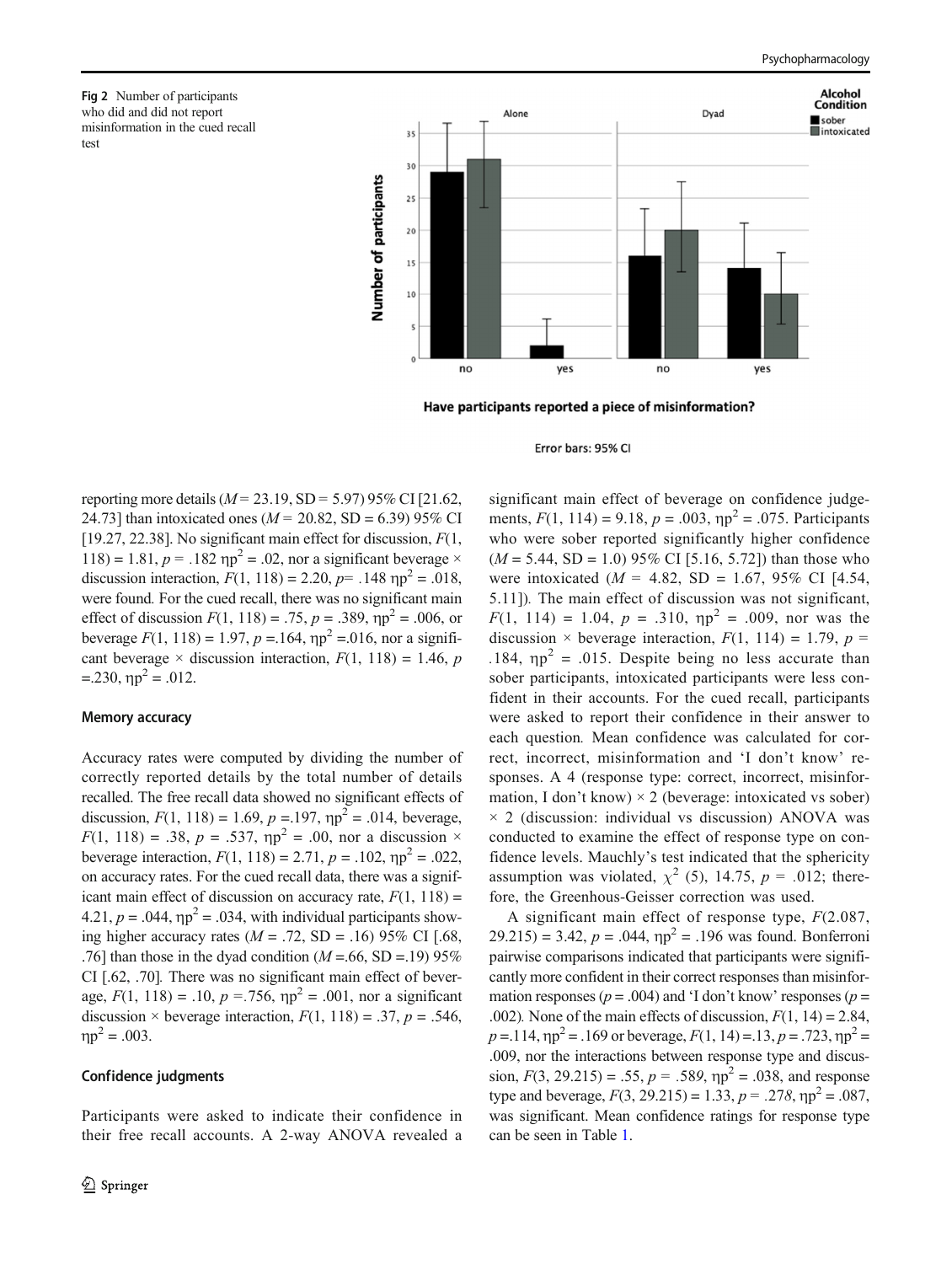<span id="page-6-0"></span>Table 1 Mean confidence ratings and SDs on 1–7 Likert scale by response type, discussion condition, and beverage condition. There is one empty cell in the table as there are no cases for that cell

|       |             | Correct<br>responses | <b>Incorrect</b><br>responses | Misled<br>responses | I don't know responses |
|-------|-------------|----------------------|-------------------------------|---------------------|------------------------|
| Alone | Sober       | 5.71 (.83)           | 4.95(1.30)                    | 5.00(1.41)          | 3.00(2.22)             |
|       | Intoxicated | 4.54(1.29)           | 4.14(1.71)                    |                     | 2.09(2.04)             |
|       | Total       | 5.12(1.23)           | 4.53(1.57)                    | 5.00(1.41)          | 2.52(2.15)             |
| Dyad  | Sober       | 5.02(1.07)           | 4.22(1.52)                    | 4.65(1.34)          | 2.75(2.11)             |
|       | Intoxicated | 4.94(1.13)           | 4.30(1.35)                    | 3.60(1.65)          | 2.71(2.73)             |
|       | Total       | 4.98 (1.09)          | 4.26(1.42)                    | 4.20(1.54)          | 2.73(2.34)             |
| Total | Intoxicated | 4.73(1.22)           | 4.22(1.53)                    | 3.60(1.65)          | 2.34(2.33)             |
|       | Sober       | 5.37(1.01)           | 4.59(1.45)                    | 4.70(1.31)          | 2.87(2.14)             |

# **Discussion**

The current study investigated the effect of alcohol intoxication and witness discussion on memory conformity. Participants who engaged in dyadic discussion incorporated misinformation into their accounts 6.95 times more often than those who recalled alone. This effect was not influenced by alcohol intoxication. These findings highlight how susceptible individuals are to incorporate post-event information, encountered through witness discussion, into their own memory accounts. Importantly, intoxicated individuals were as susceptible to memory conformity as sober individuals. Intriguingly, a small percentage of those who recalled alone also included misinformation items, despite not being exposed to them. It could be argued that the nature of our mock-crime paradigm, including being asked to provide information to the police, has increased the likelihood of reporting that a crime happened. This would explain why a minority of participants in the individual condition later reported having seen the opportunistic theft, although this was not depicted in their version of the video.

The finding that alcohol does not increase the susceptibility to misinformation is in line with previous research (Schreiber Compo et al. [2012](#page-8-0); Flowe et al. [2019\)](#page-8-0). We extend this finding by demonstrating that this effect still applies when misinformation is presented via a dyadic discussion where both partners are intoxicated. Schreiber Compo et al. [\(2012](#page-8-0)) previously demonstrated that alcohol does not increase suggestibility when misinformation was presented via a phone call by the experimenter, whilst Flowe et al. ([2019](#page-8-0)) showed no effect of alcohol when misinformation was presented via a written narrative. Thus, during a dyadic discussion, the tendency to report misinformation when intoxicated was the same as that shown in studies which have introduced misinformation using misleading questions or written narratives (Schreiber Compo et al. [2012;](#page-8-0) Van Oorsouw et al. [2015](#page-8-0)). It could be argued that at low to moderate intoxication levels, the source of misinformation has no or only little effect on an individual's likelihood to incorporate misinformation in their subsequent memory reports.

In line with other work, the present study, also found that consumption of alcohol was not associated with a decrease in accuracy rate after a minimal delay (e.g. LaRooy et al. [2013;](#page-8-0) Schreiber Compo et al. [2011\)](#page-8-0). However, given that recall is least impaired when tested straight away rather than with a delay (see Schreiber-Compo et al. [2017](#page-8-0)), future work should include both immediate and delayed recall measures to test whether intoxication acts at the encoding or the retrieval stage.

In line with previous evidence, whilst the recall of intoxicated participants was no less accurate than that of their sober counterparts, in general, intoxicated participants recalled fewer details overall (see Hagsand et al. [2013;](#page-8-0) Flowe et al. [2017](#page-8-0)). Moreover, for the cued recall questions, there was no effect of alcohol consumption on completeness. This concurs with a recent meta-analysis that showed an alcohol-related effect on completeness under free recall but not cued recall conditions (Jores et al. [2019](#page-8-0)). Whether the alcohol-related decrease in recall completeness is due to poor memory for the original event or due to changes in one's metacognitive beliefs about their memory performance is unclear. Our confidence data suggests that alcohol does have an impact on participants' metacognition. Although no less accurate in their free recall accounts, participants who were intoxicated reported significantly lower confidence than their sober counterparts. Again, this finding is in line with work showing a trend of underconfidence in intoxicated participants despite intoxication having no effect on recall accuracy (Crossland et al. [2016](#page-7-0); Harvey et al. [2013](#page-8-0)). According to the source monitoring framework (Johnson and Raye [1981\)](#page-8-0), individuals use perceptual, contextual and affective cues and cognitive operations that are present when memories are formed to determine the accurate source of that memory (Johnson et al. [1993\)](#page-8-0). We showed that whilst alcohol produced underconfidence in these reports accurate source monitoring was not affected. Given the current sparsity of research examining the impact of alcohol on metacognition and the diversity of tasks used to measure it, more research is needed to disentangle the effects of alcohol on metacognitive regulation.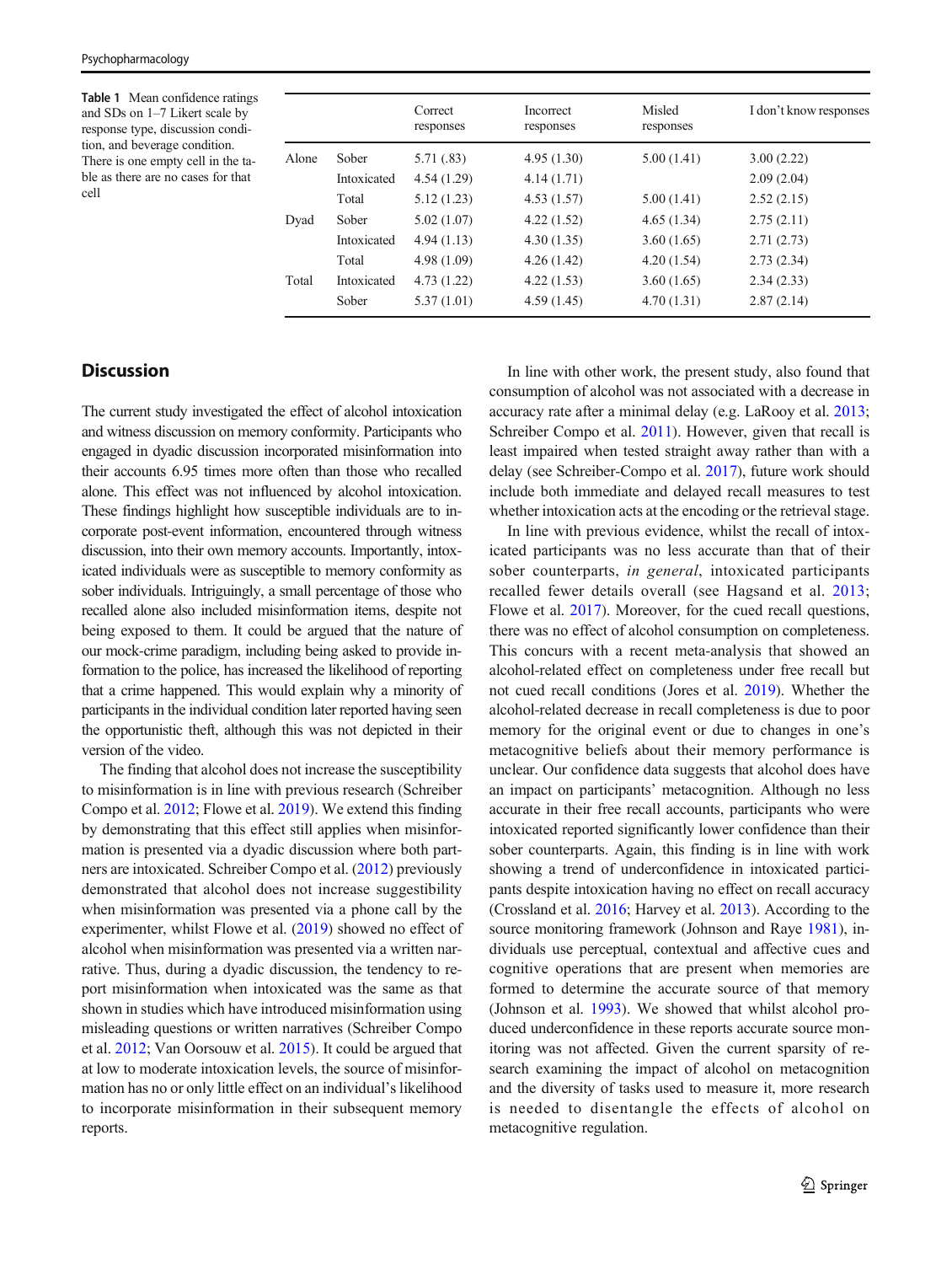# <span id="page-7-0"></span>Limitations

One limitation of the present study is the lack of mixed intoxication dyads. Studies have shown that sober participants are less likely to report contagion items proposed by a perceived intoxicated confederate (Thorley and Christiansen [2018\)](#page-8-0). By including mixed dyads, the examination of how the intoxication of one's partner may influence memory conformity could be investigated. In addition, asking participants to indicate how trustworthy or credible they found their discussion partner to be would be useful in helping to explain why intoxicated participants were not more susceptible to reporting misinformation from their co-mock witness. Future research would also benefit from the inclusion of a placebo (participants expect alcohol but receive no alcohol) and a reversed placebo group (participants do not expect alcohol but receive alcohol). Utilising a fully balanced placebo design, like Flowe et al. ([2017](#page-8-0)) and Gawrylowicz et al. [\(2018\)](#page-8-0) did, would allow to disentangle pharmacological effects of alcohol- and expectancy-related effects on memory conformity and recall performance.

A further limitation of the current study is that we did not probe participants for suspicion regarding the two different video versions. None of our participants expressed suspicion during the experiment and all acted genuinely surprised during the debrief when they were told that each dyad partner watched a different video version. Future research should probe participants for suspicion as it could yield important information.

Finally, laboratory studies typically reach BAC concentrations of < .08%. The mean BAC reached in the present study was 0.06%, which can be considered a low to moderate dose of alcohol. Low to moderate intoxication levels have been shown to cause changes in cognition in other domains such as driving hazard perception (West et al. [1993\)](#page-8-0) and sustained attention (Magrys and Olmstead [2014\)](#page-8-0). However, it could be argued that it is a lower dose of alcohol intoxication than what would be seen in real-world drinking scenarios. As such, future research should investigate the effect of memory conformity at higher intoxication doses (> .10%).

# Applied implications and conclusions

Contrary to the perceptions of laypeople (Benton et al. 2006; Wenger and Bornstein [2006\)](#page-8-0) and professionals working within the criminal justice system (Crossland et al. 2018; Evans et al. [2009;](#page-8-0) Kassin et al. [2001](#page-8-0)), our findings suggest that mild to moderate alcohol intoxication does not make individuals more susceptible to incorporate misleading information obtained from a co-witness. Our work also shows that alcohol does impact recall completeness but not accuracy, so mild to moderately intoxicated witnesses may be regarded as a reliable source of information, even if questioned in an intoxicated state (when the delay is minimal). There is the potential for all witnesses, sober and

intoxicated alike, who discuss a crime with a co-witness, to report information that they did not see but have just heard about from the other witness. Alcohol does not seem to exacerbate the memory conformity effect. It may therefore be important, regardless of whether witnesses are intoxicated or sober, to minimise cowitness discussion to prevent conformity effects on recall. Finally, police, judges and jurors should be made aware that intoxicated witnesses might report fewer details and might be less confident in their accounts. However, this does not necessarily mean that their accounts are less accurate or that they are less likely to accurately determine the source of the recalled information. Our study adds to the accumulating body of research demonstrating that an intoxicated witness is not necessarily an unreliable witness.

Author contributions The manuscript has been read and approved by all named authors, and there are no other persons who satisfied the criteria for authorship who are not listed.

# Declaration

Conflict of interest The authors declare no conflict of interest.

Open Access This article is licensed under a Creative Commons Attribution 4.0 International License, which permits use, sharing, adaptation, distribution and reproduction in any medium or format, as long as you give appropriate credit to the original author(s) and the source, provide a link to the Creative Commons licence, and indicate if changes were made. The images or other third party material in this article are included in the article's Creative Commons licence, unless indicated otherwise in a credit line to the material. If material is not included in the article's Creative Commons licence and your intended use is not permitted by statutory regulation or exceeds the permitted use, you will need to obtain permission directly from the copyright holder. To view a copy of this licence, visit [http://creativecommons.org/licenses/by/4.0/](https://doi.org/).

# References

- Allen, J., Nicholas, S., Salisbury, H. and Wood, M. (2003) Nature of burglary, vehicle and violent crime, in: C. Flood-Page and J. Taylor (Eds) Crime in England and Wales 2001/2002: Supplementary Volume 01/03, pp. 41-68. London: Home Office.
- Benton TR, Ross DF, Bradshaw E, Thomas WN, Bradshaw GS (2006) Eyewitness memory is still not common sense: comparing jurors, judges and law enforcement to eyewitness experts. Applied Cognitive Psychology: The Official Journal of the Society for Applied Research in Memory and Cognition 20(1):115–129
- Condon CE, Ritchie TD, Igou ER (2015) How dyads reminiscence moderates the relations between familiarity, trust, and memory conformity. Social Psychology 46(2):65–75. [https://doi.org/10.1027/1864-](https://doi.org/10.1027/1864-9335/a000222) [9335/a000222](https://doi.org/10.1027/1864-9335/a000222)
- Crossland D, Kneller W, Wilcock R (2016) Intoxicated witnesses: testing the validity of the alcohol myopia theory. Applied Cognitive Psychology 30(2):270–281
- Crossland D, Kneller W, Wilcock R (2018) Intoxicated eyewitnesses : prevalence and procedures according to England ' s police officers. Psychology, Crime & Law 24:1–19. [https://doi.org/10.1080/](https://doi.org/10.1080/1068316X.2018.1474216) [1068316X.2018.1474216](https://doi.org/10.1080/1068316X.2018.1474216)